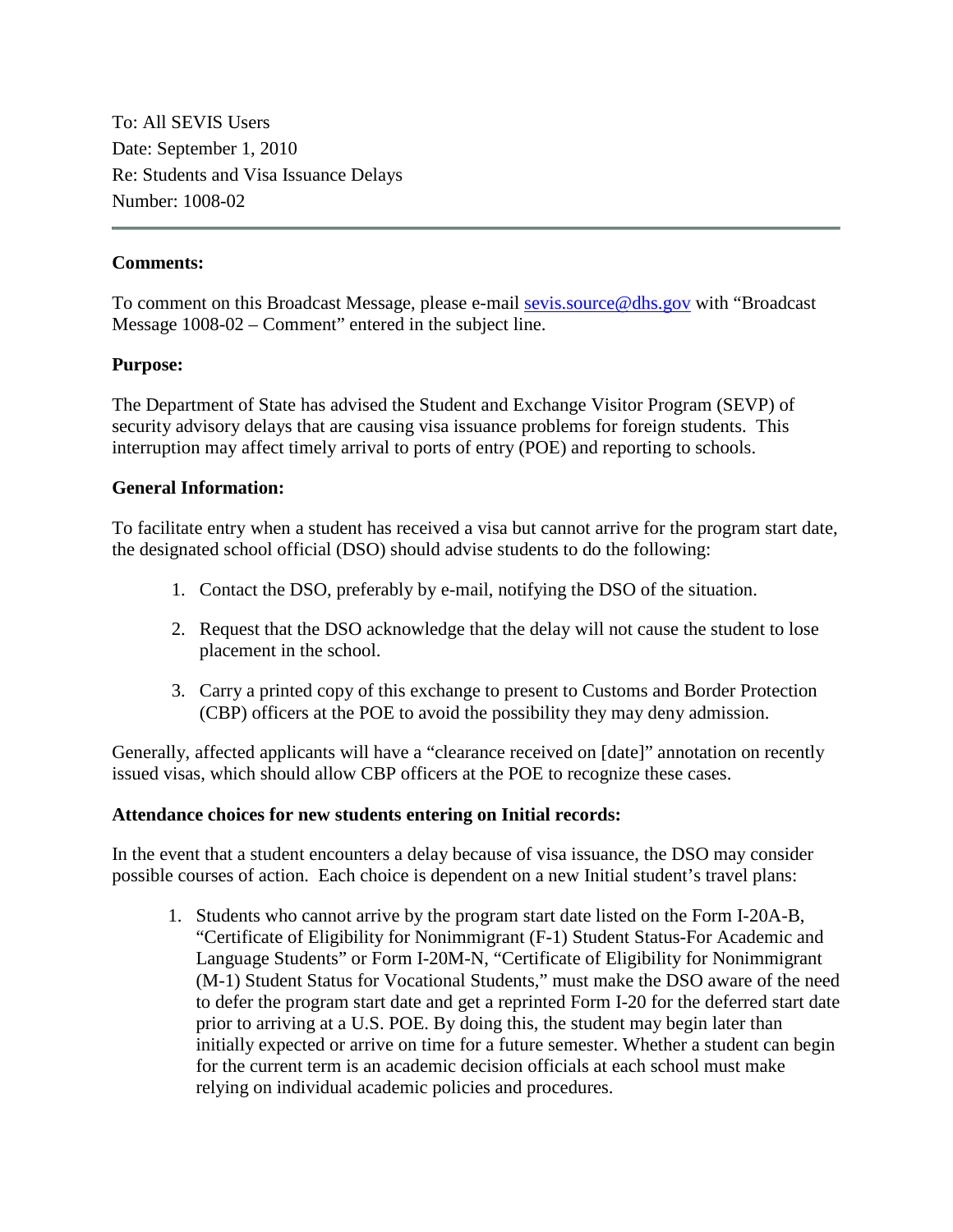Typically, a prospective student may enter the United States up to 30 days prior to the program start date listed on the Form I-20. A DSO should only defer a program start dates to reflect dates when, according to a school's academic calendar and policies, a student can actually enroll in a full course of study within 30 days of arriving in the United States.

2. If the program start date has passed and the student's record in the Student and Exchange Visitor Information System (SEVIS) is now in Canceled status, the student who is still planning to attend may contact the school but will not be able to enroll until the following term. If that is the case, the DSO can request a correction to student status back to Initial status and then defer attendance.

A less desirable second option is for the DSO to create a new SEVIS record. Send the student a new Form I-20 with the updated information. If the program start date passes and the DSO does not register a student because that student has not been able to enter the United States and enroll for classes, SEVIS automatically changes the record to Canceled status after 60 days.

A DSO should not encourage new students in Initial status to travel to the United States if the student cannot enroll in classes for the current term. While it is possible that CBP officers at the POE will allow the student to enter after the program start date, if the record is in Canceled status, the DSO cannot then activate it if the student reports to the school. The DSO must request a correction to the student's status.

If SEVP can verify that the student can attend school that semester, SEVP may perform the correction to student status to return the record to Initial status. In this situation, if SEVP determines the student can attend a session that starts within 30 days, the correction request will allow the DSO to defer attendance.

# **Actions when a returning student experiences a delay:**

A returning student in Active status may experience a delay because of visa issuance and cannot enroll for the current term or semester. For the student to maintain status, the DSO may authorize the student, if eligible, for a vacation period or a leave of absence. During a leave of absence, the student must remain outside the United States, and the DSO must temporarily place the record in Terminated status for Authorized Early Withdrawal, usually until shortly before the student intends to return and re-enroll. Please contact SEVP with questions about visa issuance and leave of absence at [sevis.source@dhs.gov.](mailto:sevis.source@dhs.gov)

If the DSO allows the next session start date to pass without registering a student who is unable to re-enter the United States and enroll for classes, SEVIS will automatically place the record in Terminated status after 90 days. In each term or session, and no later than 30 days after the deadline for registering for classes, a DSO must report whether a student has enrolled at the school, dropped below a full course of study without prior authorization by the DSO or failed to enroll.

DSOs should not encourage returning students to travel to the United States if the student cannot enroll in classes for the current term. While it is possible that CBP officers at the POE will allow